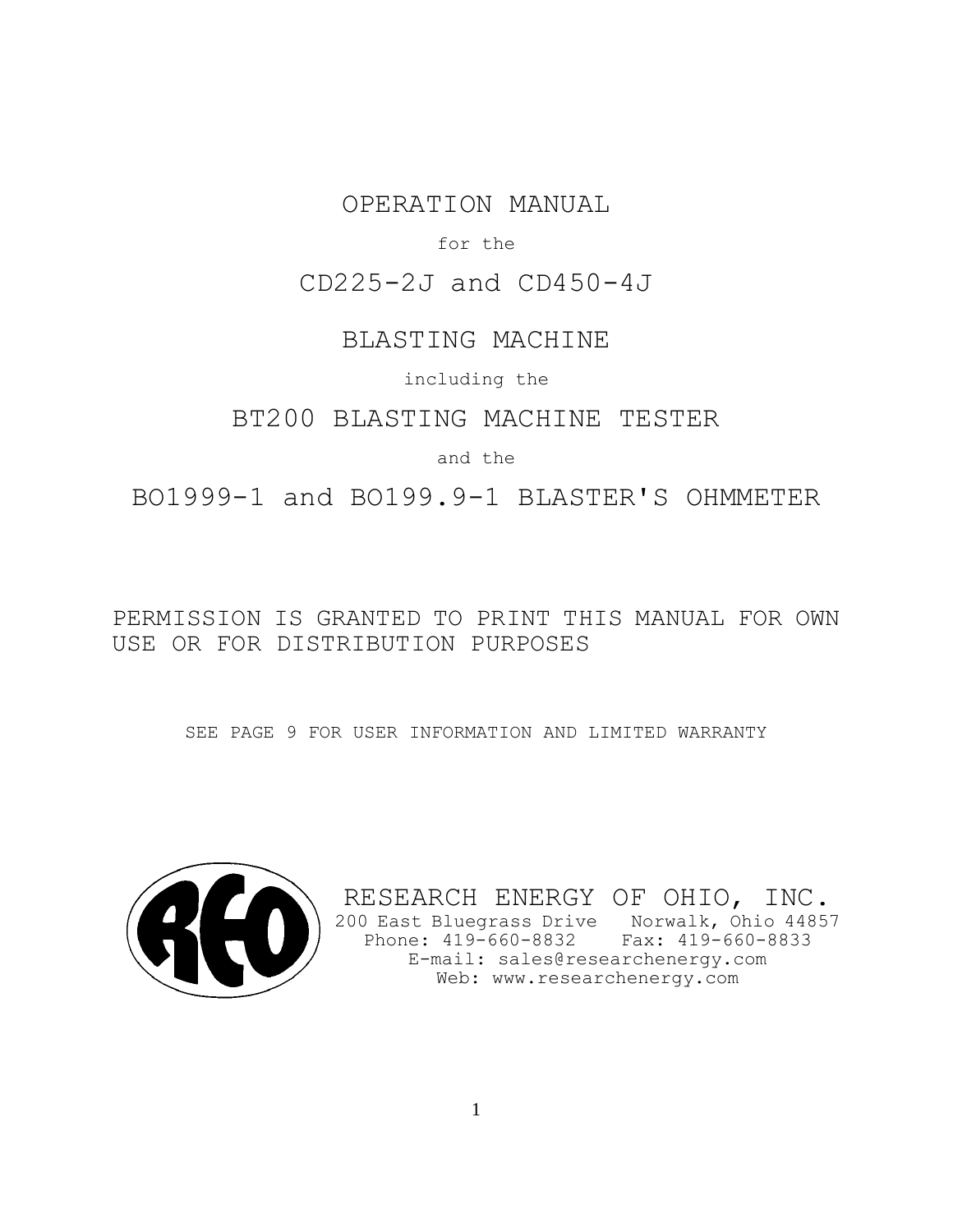# TABLE OF CONTENTS

| . 3<br>ACCESSORIES<br>$\frac{1}{2}$ . $\frac{1}{2}$ . $\frac{1}{2}$ . $\frac{1}{2}$ . $\frac{1}{2}$ . $\frac{1}{2}$ . $\frac{1}{2}$ . $\frac{1}{2}$ . $\frac{1}{2}$                                                                                                                                        |  |
|------------------------------------------------------------------------------------------------------------------------------------------------------------------------------------------------------------------------------------------------------------------------------------------------------------|--|
|                                                                                                                                                                                                                                                                                                            |  |
| INDICATORS<br>$\frac{1}{2}$                                                                                                                                                                                                                                                                                |  |
| SPECIFICATIONS.<br>$\frac{1}{2}$                                                                                                                                                                                                                                                                           |  |
|                                                                                                                                                                                                                                                                                                            |  |
| Power Source                                                                                                                                                                                                                                                                                               |  |
| Physical Characteristics<br>4                                                                                                                                                                                                                                                                              |  |
| OPERATION                                                                                                                                                                                                                                                                                                  |  |
|                                                                                                                                                                                                                                                                                                            |  |
| General Operating Procedure                                                                                                                                                                                                                                                                                |  |
| BATTERY<br>$\cdot$ $\cdot$ 7<br>and the contract of the contract of the contract of the contract of the contract of the contract of the contract of the contract of the contract of the contract of the contract of the contract of the contract of the contra<br>$\mathbf{u} = \mathbf{u} + \mathbf{u}$ . |  |
|                                                                                                                                                                                                                                                                                                            |  |
|                                                                                                                                                                                                                                                                                                            |  |
|                                                                                                                                                                                                                                                                                                            |  |
| USER INFORMATION AND LIMITED WARRANTY 9                                                                                                                                                                                                                                                                    |  |
| Disclaimer                                                                                                                                                                                                                                                                                                 |  |
|                                                                                                                                                                                                                                                                                                            |  |
|                                                                                                                                                                                                                                                                                                            |  |
| BT200 BLASTING MACHINE TESTERS 10<br>APPENDIX A                                                                                                                                                                                                                                                            |  |
|                                                                                                                                                                                                                                                                                                            |  |
|                                                                                                                                                                                                                                                                                                            |  |
| Self Test<br>. 10                                                                                                                                                                                                                                                                                          |  |
| General Operating Procedure 10                                                                                                                                                                                                                                                                             |  |
| <b>Batteries</b>                                                                                                                                                                                                                                                                                           |  |
| . 11                                                                                                                                                                                                                                                                                                       |  |
| Battery Replacement 11                                                                                                                                                                                                                                                                                     |  |
|                                                                                                                                                                                                                                                                                                            |  |
| BO1999-1 and BO199.9-1 BLASTER'S OHMMETERS 12<br>APPENDIX B                                                                                                                                                                                                                                                |  |
|                                                                                                                                                                                                                                                                                                            |  |
|                                                                                                                                                                                                                                                                                                            |  |
| Operation                                                                                                                                                                                                                                                                                                  |  |
| Operational Test 12<br>General Operating Procedure 12                                                                                                                                                                                                                                                      |  |
|                                                                                                                                                                                                                                                                                                            |  |
| $\cdots$ . 13                                                                                                                                                                                                                                                                                              |  |
| Battery Replacement 13                                                                                                                                                                                                                                                                                     |  |
|                                                                                                                                                                                                                                                                                                            |  |
| APPENDIX C<br>LEAD LINES                                                                                                                                                                                                                                                                                   |  |
|                                                                                                                                                                                                                                                                                                            |  |
| Conditions Which Cause Firing Cable and Lead Line Failure 14                                                                                                                                                                                                                                               |  |
|                                                                                                                                                                                                                                                                                                            |  |
| APPENDIX D<br>MISFIRES                                                                                                                                                                                                                                                                                     |  |
| 15<br>If a Misfire Occurs                                                                                                                                                                                                                                                                                  |  |
| Some Causes of Misfires 15                                                                                                                                                                                                                                                                                 |  |
|                                                                                                                                                                                                                                                                                                            |  |
| APPENDIX E ENERGY AND RMS CURRENT FOR VARIOUS LOAD RESISTANCE 16                                                                                                                                                                                                                                           |  |
| CD225-2J GRAPH OF ENERGY VS LOAD RESISTANCE 16                                                                                                                                                                                                                                                             |  |
|                                                                                                                                                                                                                                                                                                            |  |
| CD225-2J GRAPH OF RMS CURRENT VS LOAD RESISTANCE 17                                                                                                                                                                                                                                                        |  |
| CD450-4J GRAPH OF ENERGY VS LOAD RESISTANCE. 17<br>CD450-4J GRAPH OF RMS CURRENT VS LOAD RESISTANCE 18                                                                                                                                                                                                     |  |

BM175PT.OPR Page 2 of 18

991025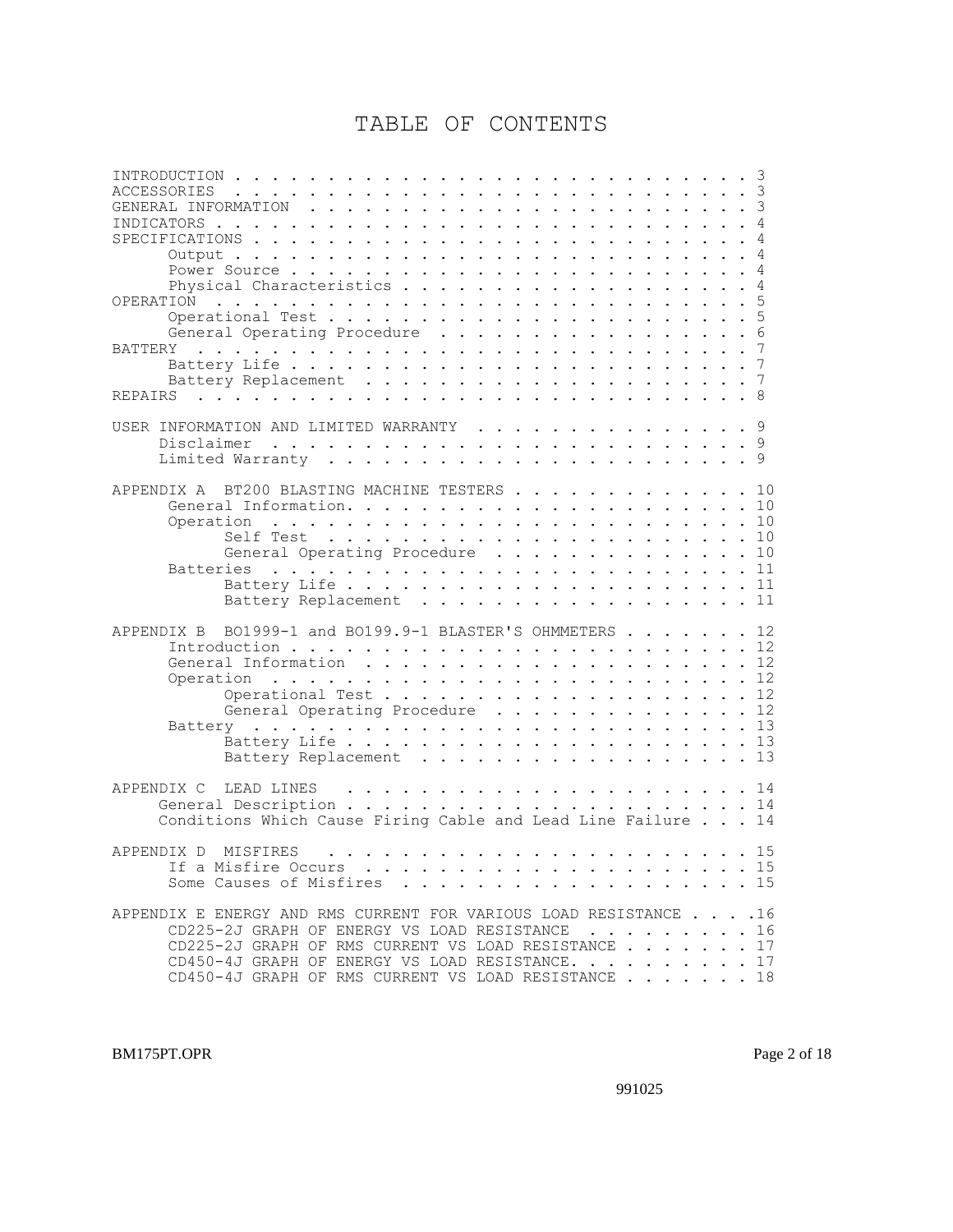### INTRODUCTION

The Research Energy of Ohio, Inc. (REO) CD225-2J and CD450-4J Blasting Machines are single circuit capacitor discharge blasting machines using solid state electronics. The electrical output of the individual machines can be found in Table 1. Primary power to charge the capacitor and to operate the electronics is derived from an internal 9 volt alkaline dry cell battery.

### ACCESSORIES

The following accessories are available for testing the CD225-2J and CD450-4J Blasting Machines and for testing electric detonator circuits. Please refer to the APPENDIX for additional information

> BT200 Blasting Machine Tester. (See APPENDIX A.) BO1999-1 and BO199.9-1 Blaster's Ohmmeters (See APPENDIX B.)

CAUTION: WE URGE YOU TO USE ONLY RESEARCH ENERGY OF OHIO, INC. REPLACEMENT PARTS AND ACCESSORIES. We are aware of other replacement products for the REO system, and feel that they do not meet all of our technical and safety standards. We have observed in products manufactured by others frayed and poorly made solder connections that may allow circuit to circuit and/or circuit to case shorts, unprotected connectors that may allow excessive leakage current and subsequent voltage breakdown, unshunted circuits during shot wiring and connection of the electric detonators and incorrect wiring which may result in misfires and may present a shock hazard. Furthermore, some of these products violate, in our opinion, the Federal Coal Mine Safety Standard 30CFR77, Part 77.1303 "Explosives Handling and Use".

## GENERAL INFORMATION

The CHARGE and FIRE pushbutton switches are on the top panel. The two lead line terminals are on the top.

The READY TO FIRE indicator on the panel lights when the energy storage capacitor reaches the design voltage. It does not indicate energy and therefore does not guarantee that the energy storage capacitor has enough energy output to fire the electric detonators. Energy output must be determined as discussed in Operational Test.

The output terminals are shunted until the FIRE switch is depressed.

The Blasting Machine will shut down upon release of the CHARGE switch.

The machine cannot be fired until the voltage on the capacitor reaches the design voltage. When the READY TO FIRE indicator is lit, the voltage is regulated and very little battery current is used. Therefore it is not necessary to immediately fire the blasting machine to conserve battery capacity.

### INDICATORS

| Quantity | Indicator (LED) | Function                       |
|----------|-----------------|--------------------------------|
|          | READY TO FIRE   | When lit, indicates the energy |

 $000228$ 

CD2 4J OPR Page 3 of 18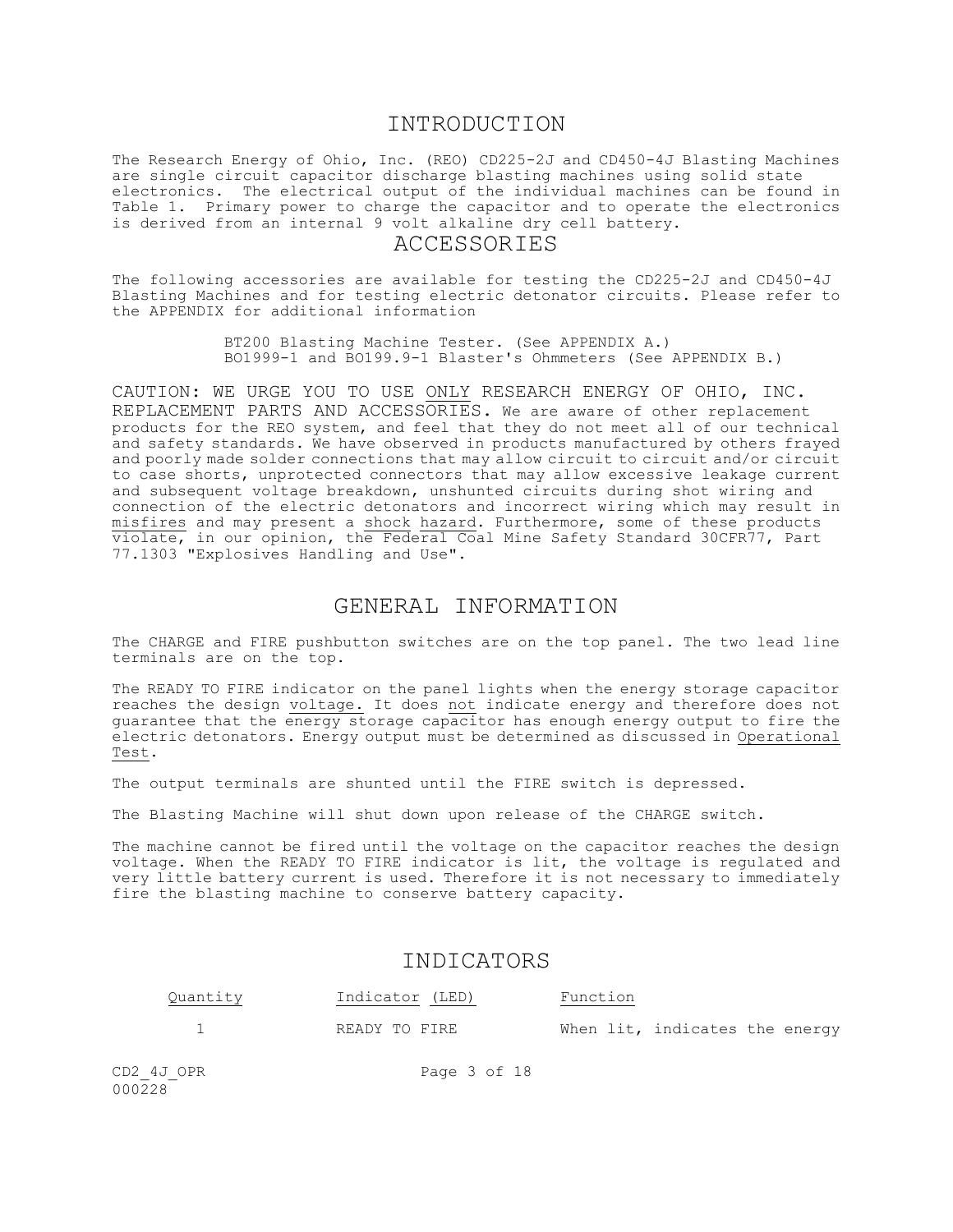storage capacitor is at the design voltage. (Does not indicate energy. Energy output must be determined as discussed in Operational Test.)

### SPECIFICATIONS

Output:

|                                       | $CD225-2J$                      | $CD450 - 4J$ |
|---------------------------------------|---------------------------------|--------------|
| Number circuits:                      |                                 |              |
| Nominal Capacitance:                  | 100 MFD                         | 47 MFD       |
| Nominal Voltage:                      | 225 VDC                         | 450 VDC      |
| Internal Resistance:                  |                                 |              |
| At 74 $\degree$ F (24 $\degree$ C)    | $3.5 \; ohms$                   | ohms<br>4    |
| At 20 ° F ( $-7$ ° C)                 | ohms                            | 6 ohms       |
| At $0 ° F (-32 ° C)$                  | $4.5$ ohms                      | 11 ohms      |
| Minimum Energy:                       | 2 Joules                        | 4 Joules     |
| Electric Detonator Capacity (Note 1): |                                 |              |
| Straight Series:                      | 73 ohms                         | 130 ohms     |
| Parallel Series:                      | Not Recommended Not Recommended |              |

Note 1. Includes lead line resistance. Based on commercial U.S. standard detonator rating of 20 millijoules/ohm delivered in 5 milliseconds.

Power Source:

Type: Internal 9 volt ALKALINE battery, Eveready 522 or equal. Quantity: One required. Voltage: 9 Volts DC. Capacity: Provides more than 400 charge-fire cycles for the CD225-2J and more than 350 charge-fire cycles for the CD450-4J. Access: Remove the bottom cover of the blasting machine.

#### Physical Characteristics:

| Overall size: in. |        | $4.1 \times 1.5 \times 3.6$  |
|-------------------|--------|------------------------------|
|                   | cm.    | $10.5 \times 3.8 \times 9.0$ |
| Weight:           | $OZ$ . | 1 N                          |
|                   | kq.    | 0.3                          |
| Enclosure:        |        | Fiberglass/nylon             |
| Environment:      |        | Water resistant              |

### OPERATION

#### Operational Test

WARNING; BLASTING PROCEDURES, ELECTRIC DETONATOR SELECTION, CIRCUIT DESIGN AND TIMING ARE THE RESPONSIBILITY OF THE USER. Consult with the mine Explosives Engineer and with the explosives suppliers for necessary information and training for safe, efficient blasts.

CD2 4J OPR Page 4 of 18  $000228$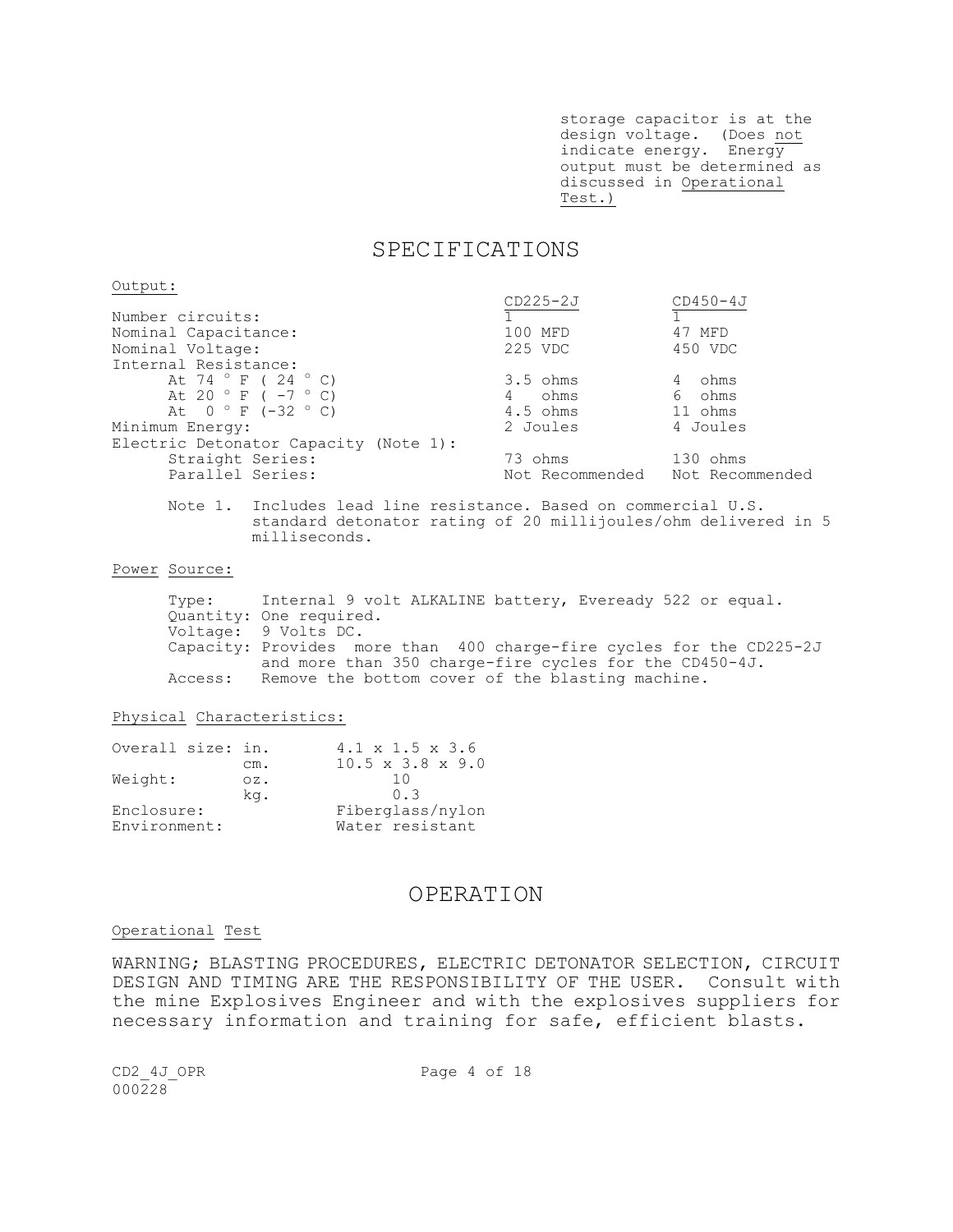IMPORTANT: The following procedure will check out most of the functions of the CD225-2J and CD450-4J Blasting Machines. Since capacitor stored energy can only be measured when discharging, the blasting machine must be connected to a BT200 Blasting Machine Tester (or other suitable test method), prior to each use, to determine if the energy output of the blasting machine is sufficient to fire electric detonators.

CAUTION: The output of the CD225-2J and CD450-4J Blasting Machines is a "pulse" of voltage of relatively short duration. Multimeters, voltmeters and other field instruments cannot respond to this short duration voltage and therefore cannot be used to determine if the blasting machine output voltage is normal.

WARNING: DO NOT TEST THE BLASTING MACHINE NEAR ACTIVE BLAST SITES OR USING LIVE OR DANGEROUS EXPLOSIVE DEVICES.

- 1. Connect the blasting machine to a BT200 or other suitable test load. (See APPENDIX A for using a BT200.)
- 2. Depress the CHARGE pushbutton switch and hold down. The READY TO FIRE indicator should light after 1 to 5 seconds. It should remain lit as long as the CHARGE pushbutton switch is held down.

IMPORTANT: The READY TO FIRE indicator lights when the energy storage capacitor reaches the design voltage. It does not indicate energy and therefore cannot indicate if the blasting machine has sufficient energy to detonate the electric detonators.

WARNING: DANGER-HIGH VOLTAGE-SHOCK HAZARD, KEEP BODY AND HANDS CLEAR OF TERMINALS AND CONDUCTORS. CONTACT WITH ELECTRICAL CONDUCTORS COULD CAUSE SERIOUS INJURY OR DEATH.

- 3. After the READY TO FIRE indicator lights continue holding the CHARGE pushbutton switch down, wait at least 2 seconds then depress the FIRE pushbutton switch. Continue holding both switches down for 3 seconds.
	- A. Verify that the READY TO FIRE INDICATOR remains lit for approximately 1/4 second after the FIRE pushbutton switch is depressed.
	- B. Verify that the READY TO FIRE indicator is unlit after 3A above. C. Verify that the energy output of the blasting machine was at least 100% of rated energy.
- 4. After observing the above, release both pushbutton switches.
- 5. Secure the blasting machine.

#### General Operating Procedure

Note: The following procedure is intended as a guide only, and each user must prepare and verify his own procedure consistent with Local, State, and Federal regulations.

CAUTION - USE OF THIS MACHINE REQUIRES THAT THE OPERATOR HAS BEEN

 $000228$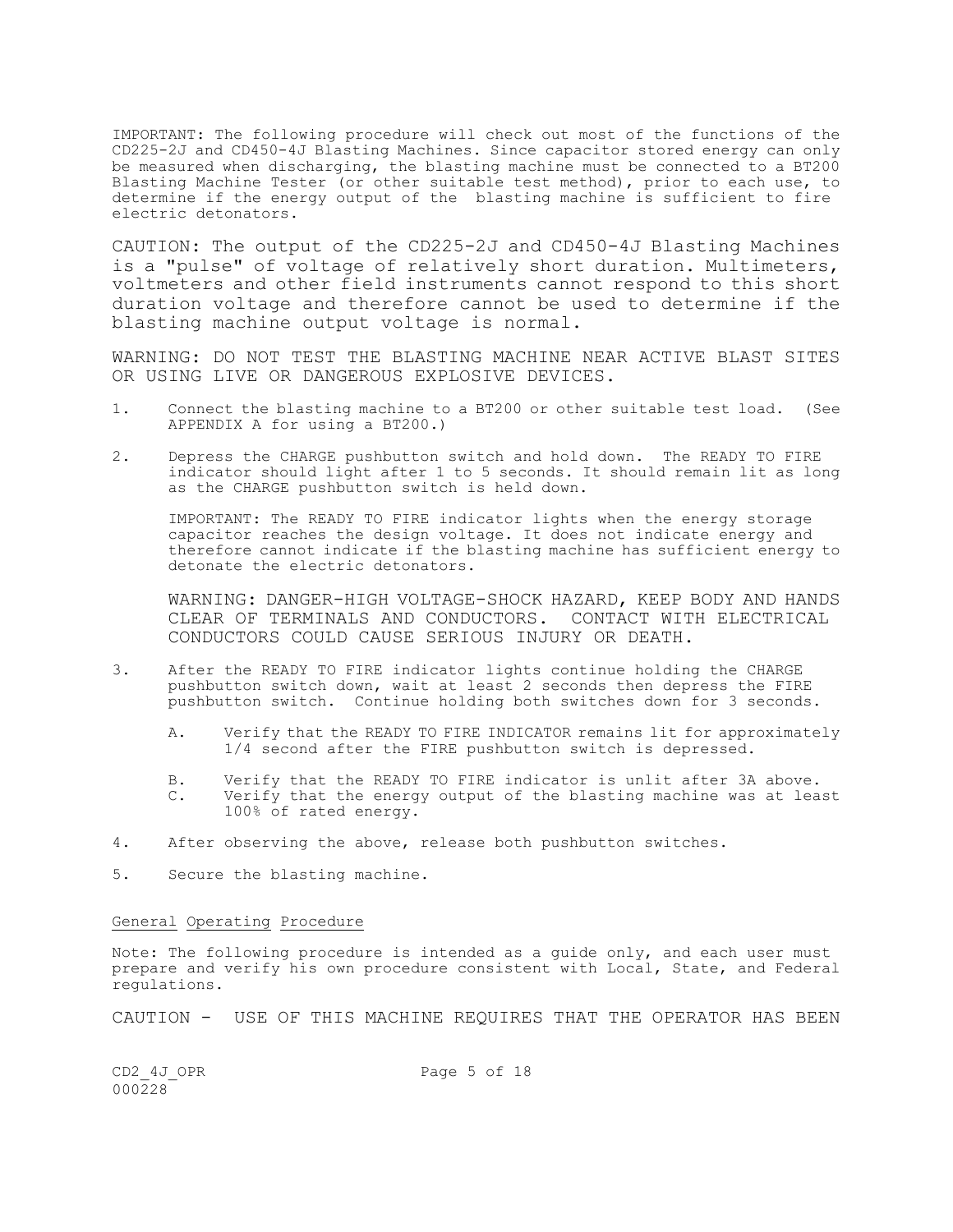TRAINED IN BLASTING TECHNIQUES.

WARNING: BATTERIES ALONE CAN FIRE ELECTRIC DETONATORS. KEEP BATTERIES AWAY FROM THE BLASTING CIRCUITS.

WARNING: NEVER CONNECT THE BLASTING CIRCUIT TO THE BLASTING MACHINE UNTIL YOU ARE READY TO FIRE THE BLAST.

- 1. Perform the Operational Test prior to bringing the blasting machine into the blast area.
- 2. Obtain electric detonator firing recommendations from the detonator manufacturer. Check the blasting circuit calculations prior to connecting to the Blasting Machine.
- 3. Connect the detonator wires to the lead lines using series or other circuits recommended by the detonator manufacturer.

CAUTION: Keep the lead lines shunted during wiring of the electric detonators.

- 4. MAKE SURE THAT ALL PERSONNEL HAVE BEEN REMOVED TO A SAFE LOCATION. 5.Check the electric detonator circuit continuity and resistance (including the lead lines) using an approved Blaster's Ohmmeter.
- 5. Shunt the lead lines after checking the circuits until the blast is ready to be fired.
- 6. Remove the shunted lead lines connection and connect the wires to the terminals on the blasting machine. KEEP HANDS AND BODY CLEAR OF CONDUCTORS. CONTACT WITH ELECTRICAL CONDUCTORS COULD CAUSE SERIOUS INJURY OR DEATH.
- 7. Depress the CHARGE switch and hold it down. The READY TO FIRE indicator lights when the capacitor reaches the design voltage. Release of the CHARGE switch will discharge the capacitor within 3 seconds.
- 8. When the READY TO FIRE indicator lights, continue holding the CHARGE switch down, wait at least 2 seconds, then firmly depress the FIRE switch. Continue holding both switches down until the firing operation is complete.

IMPORTANT: If the Blasting Machine should fail to fire, release both switches, disconnect and shunt the lead lines, notify personnel of blast delay and consult this manual.

IMPORTANT: The READY TO FIRE indicator does not indicate energy and therefore cannot indicate if the blasting machine has sufficient energy output to detonate the electric detonators. Output energy must be determined as discussed in the Operational Test.

- 9. After the firing operation is complete, wait 5 seconds then release both switches.
- 10. Disconnect and shunt the lead lines.

 $000228$ 

CD2 4J OPR Page 6 of 18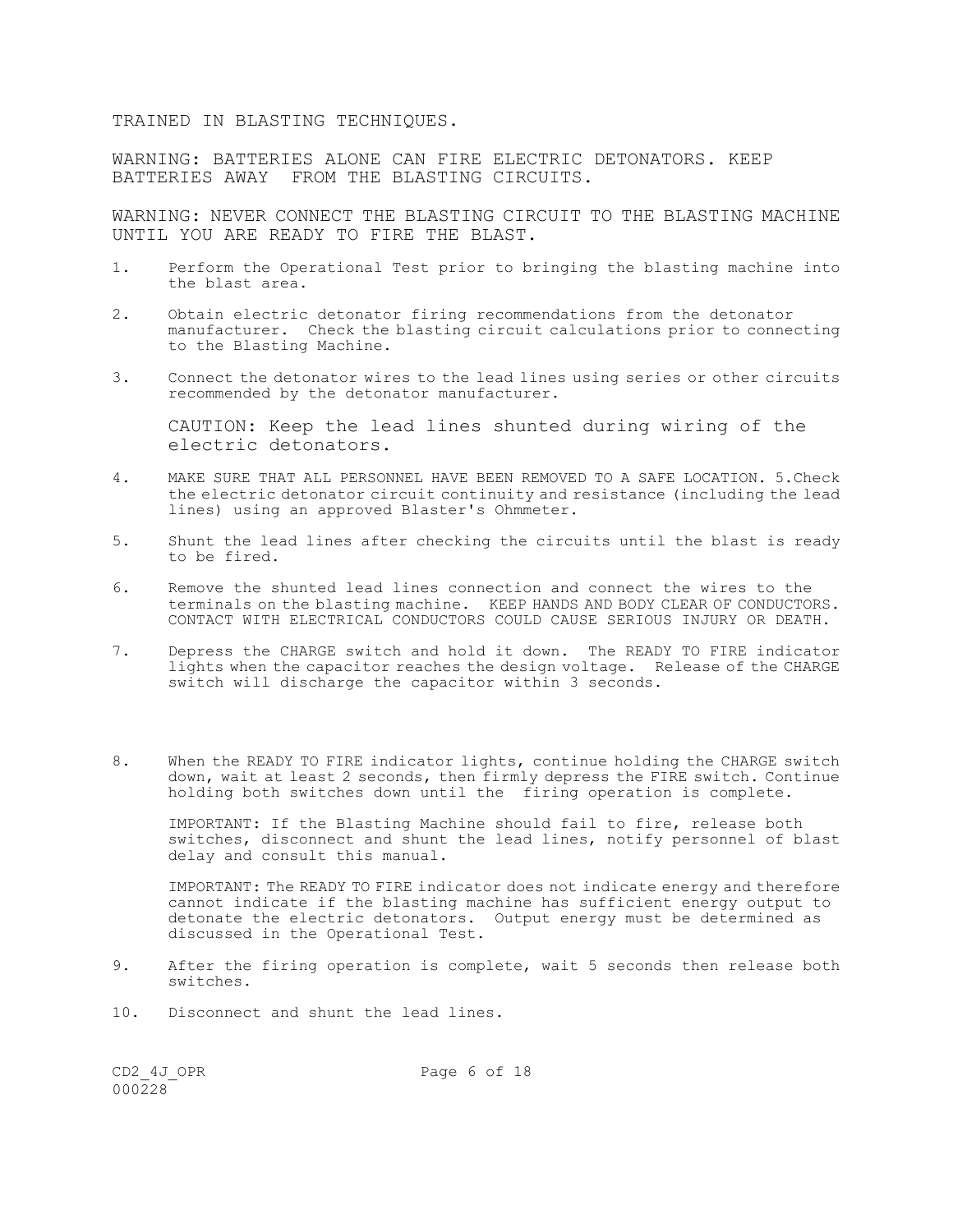#### 11. Secure the machine.

### BATTERY

#### Battery Life

Under normal use, an Alkaline type battery will last more than 400 charge- fire cycles for the CD225-2J and more than 350 charge-fire cycles for the CD450-4J. Battery replacement is required when the time required to charge the blasting machine (that is, the time required for the READY TO FIRE indicator to light after depressing the CHARGE pushbutton switch) exceeds about 8 seconds for the CD225-2J or about 4 seconds for the CD450-4J. These are arbitrary figures and are chosen because the battery is near end of life at these points. However, when the READY TO FIRE indicator lights, even if the charge time is greater than the arbitrary figure, the energy storage capacitor is charged to the design voltage and the Blasting Machine will fire with full energy output.

Test firing a blasting machine into a tester or charging to test the READY TO FIRE indicator depletes battery life the same as firing an actual blast.

#### Battery Replacement

Remove the bottom cover to gain access to the battery. The CD225-2J and CD450-4J Blasting Machines each require one 9 volt Alkaline battery, Eveready 522 or equal. After battery replacement, replace the bottom cover. DO NOT OPERATE THE BLASTING MACHINE WITHOUT THE BOTTOM COVER IN PLACE.

WARNING: USE ONLY AN ALKALINE TYPE BATTERY. Do not use a carbon-zinc type battery as it does not have the amperage capacity to operate the Blasting Machine.

CAUTION: OBSERVE POLARITY WHEN REPLACING THE BATTERY. INCORRECT POLARITY WILL DAMAGE THE BLASTING MACHINE.

CAUTION: WHEN REPLACING THE BATTERY, USE A NEW BATTERY. DO NOT USE A PARTIALLY USED BATTERY AS IT MAY LEAK CHEMICALS CAUSING SEVERE DAMAGE TO THE BLASTING MACHINE.

CAUTION: REMOVE THE BATTERY AND EXAMINE IT FOR CHEMICAL LEAKAGE AT LEAST EVERY SIX MONTHS. REPLACE THE BATTERY AT LEAST YEARLY EVEN IF NOT EXHAUSTED. DO NOT STORE THE BLASTING MACHINE FOR PROLONGED PERIODS WITH THE BATTERY INSTALLED.

WARNING: DO NOT OPERATE THE BLASTING MACHINE IF THE BATTERY COVER IS NOT IN PLACE.

### REPAIRS

The CD225-2J and CD450-4J Blasting Machines, BT200 Blasting Machine Tester, BO199.9-1 Blaster's Ohmmeter and BO1999-1 Blaster's Ohmmeter must be repaired only at the factory to ensure quality workmanship, and for updating to current production standards. Quality control tests are performed and exact replacement

 $000228$ 

CD2 4J OPR Page 7 of 18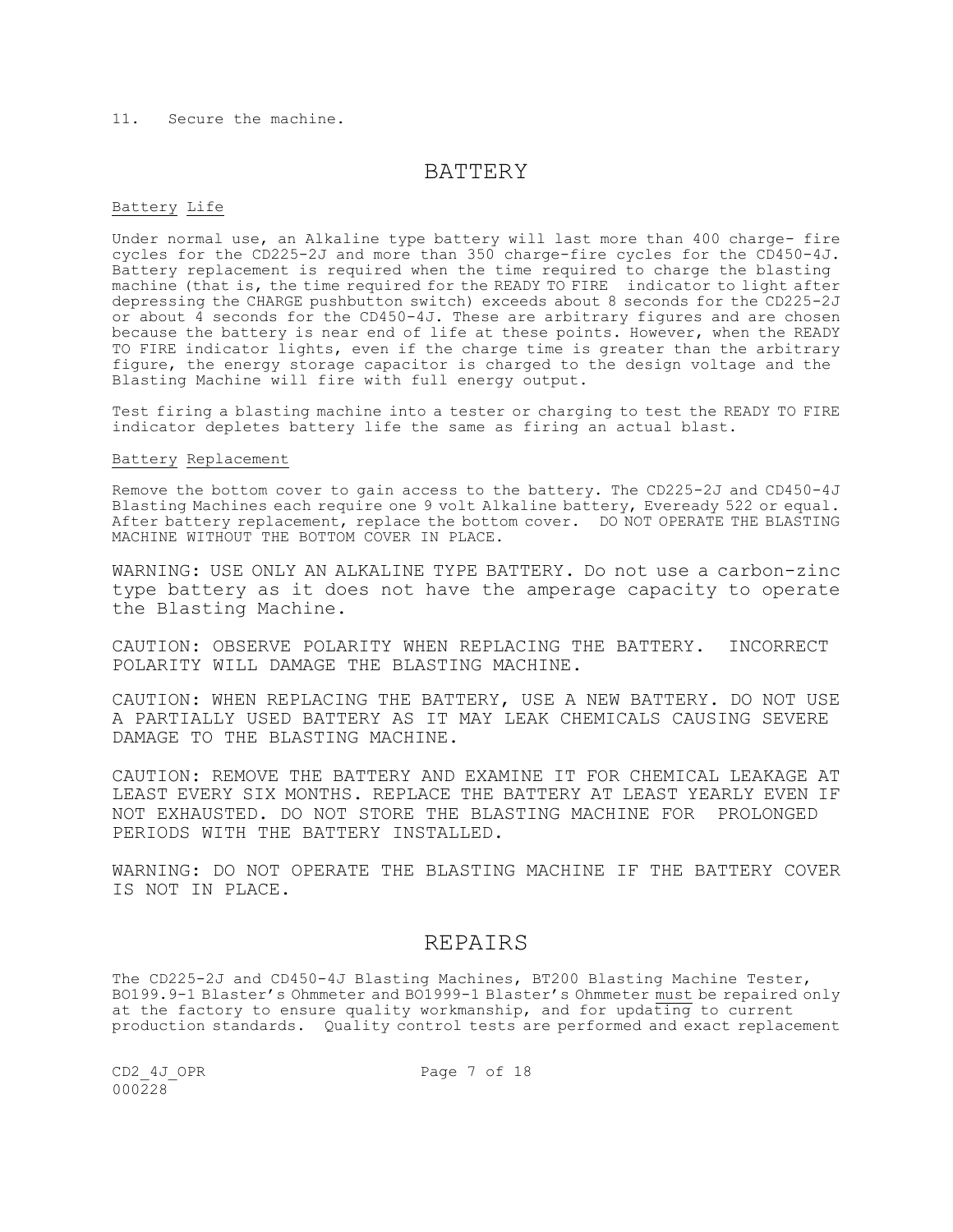parts are used. Each item repaired is subjected to the same quality control tests as new production. Such procedures and the specialized test equipment required are not available in the field or at other generalized repair shops.

If repair is required, please return the item with shipping charges prepaid to the factory at the address listed below. Include a note or letter describing the problem and include the name and telephone number of the person(s) knowledgeable of the problem. If the equipment is sent by Greyhound Bus Lines, there is a pickup charge that will be added to your repair bill.

> Research Energy of Ohio, Inc. 200 East Bluegrass Drive Norwalk, Ohio 44857

Phone: (419) 660-8832 Fax: (419) 660-8833 E-mail: repair@researchenergy.com Web: www.researchenergy.com

## USER INFORMATION AND LIMITED WARRANTY

#### Disclaimer

The information contained in this manual is the instructions and recommendations of Research Energy of Ohio, Inc. Federal, State and/or Local laws, rules and regulations may alter the sequence of operating the equipment. It is the responsibility of the purchaser and user to insure use consistent with Federal, State and/or Local laws, rules and regulations. It is the responsibility of the receiving office to register this document to the appropriate department and person(s) responsible for mine and blasting safety.

WARNING: BLASTING PROCEDURES, ELECTRIC DETONATOR SELECTION, DETONATOR CIRCUIT DESIGN, SHOT LAYOUT AND TIMING ARE THE RESPONSIBILITY OF THE USER. Consult with the mine Explosives Engineer and with the explosives suppliers for necessary information and training for safe, efficient blasts.

#### Limited Warranty

 $000228$ 

CD2 4J OPR Page 8 of 18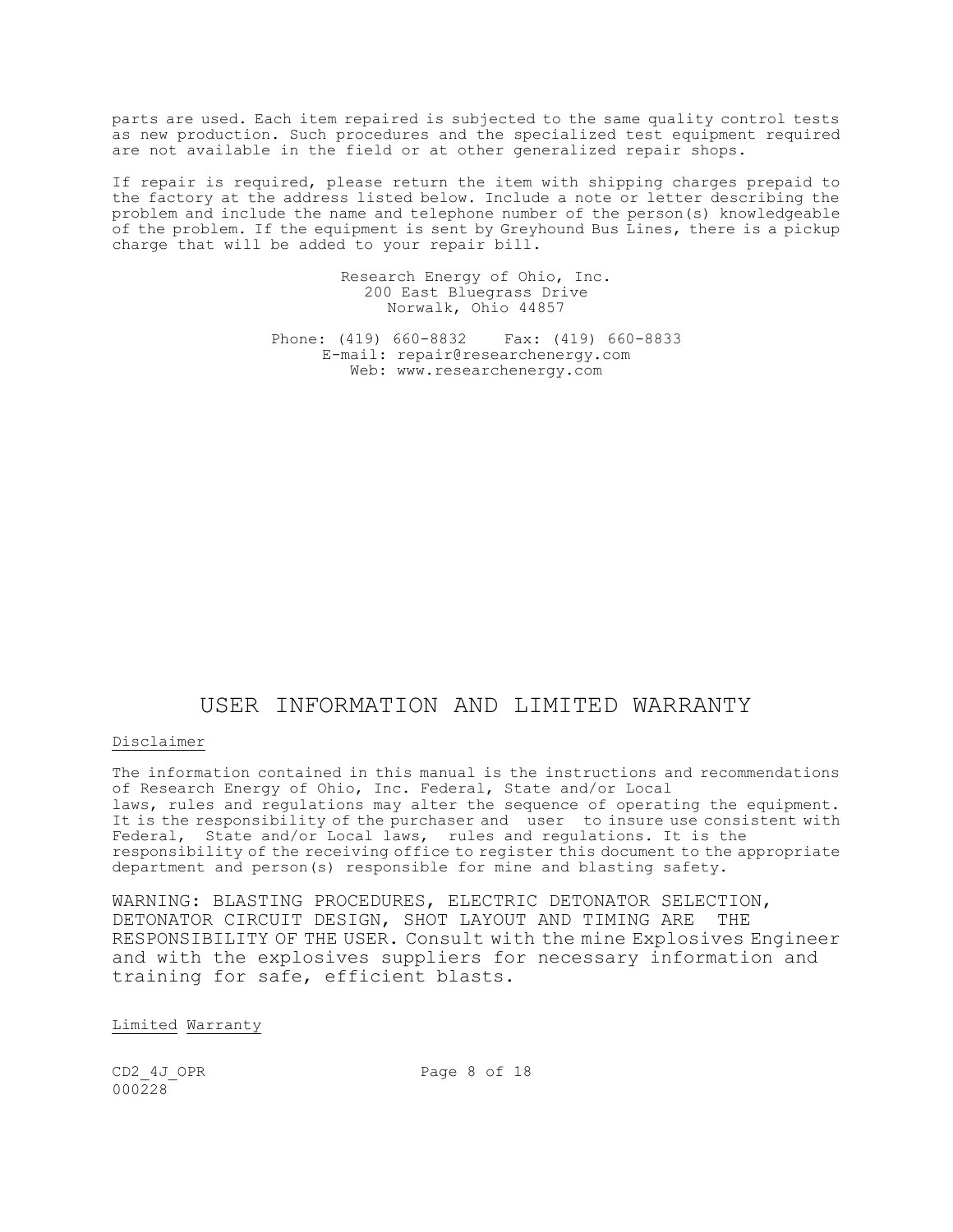Each unit is tested extensively before shipment and carries a 90 day LIMITED WARRANTY. If the unit fails to test or perform due to a defect in material or workmanship and is returned with shipping prepaid to Research Energy of Ohio, Inc., 200 East Bluegrass Drive, Norwalk, OH 44857, it will be repaired or replaced at our option. This LIMITED WARRANTY is void if the equipment has been dismantled, altered, or otherwise abused in any way.

The above LIMITED WARRANTY is exclusive and in lieu of all warranties, express or implied, including any implied warranty of merchantability or fitness for a particular purpose. Under no circumstances shall Seller or Manufacturer be liable for damages of any description occasioned by or resulting from operation or use of this equipment.

We cannot anticipate all conditions under which this information and our products, or our products in combination with the products of other manufacturers, may be used and therefore accept no responsibility for the results obtained, the suitability or the safety of our products when used alone or in combination with other products. The user must make his own tests to determine the suitability and safety of each product and product combination for his own purpose. We sell the product without warranty and the buyers and users assume all responsibility and liability for all losses (including anticipated profits), consequential damages, or incidental damages arising from the use of our products alone or in combination with other products.

Use of this equipment by persons not trained in safety and blasting techniques will make the warranty null and void.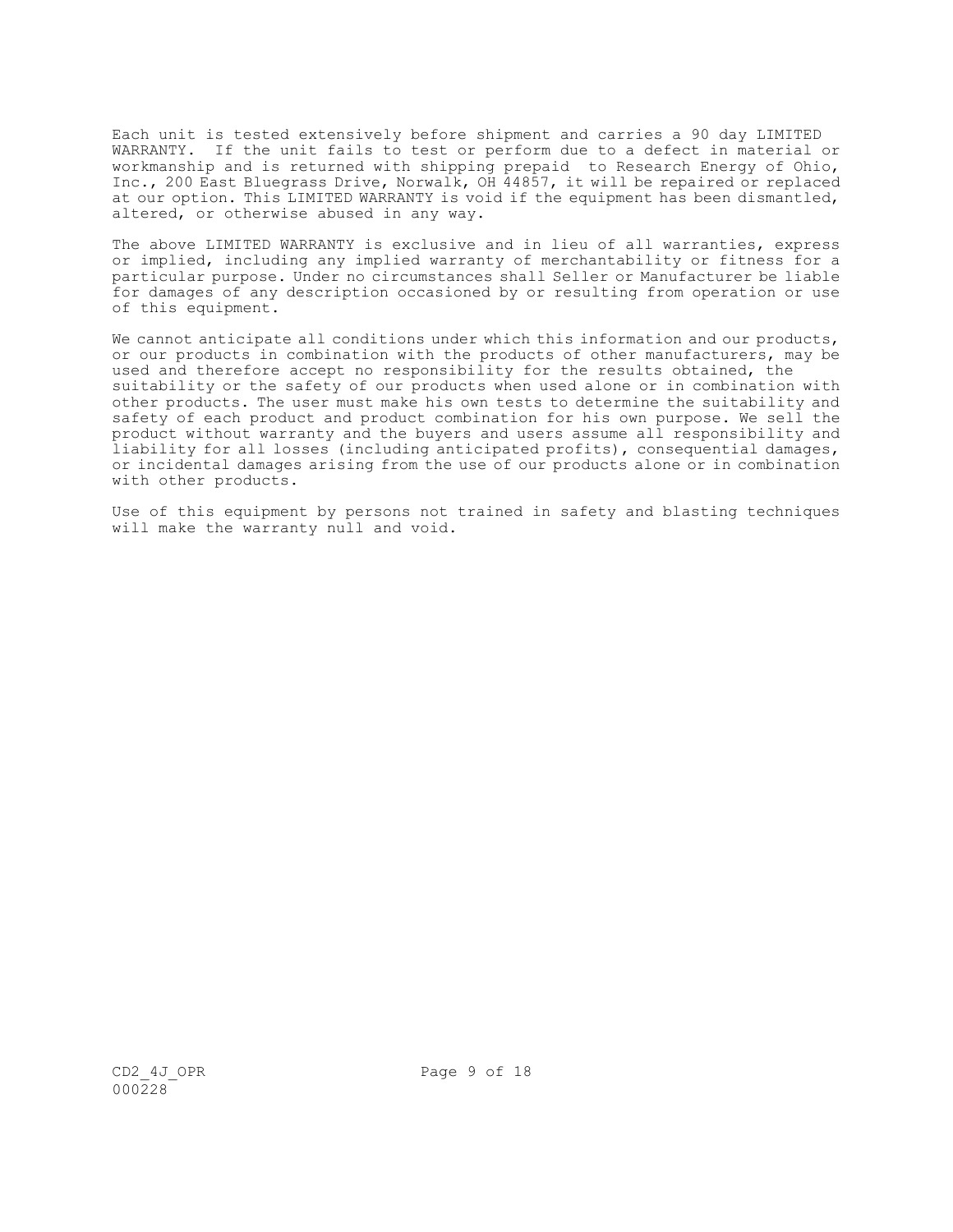## APPENDIX A

## BT200 BLASTING MACHINE TESTER

### GENERAL INFORMATION

WARNING: DO NOT TEST BLASTING MACHINES OR ACCESSORIES NEAR ACTIVE BLAST SITES.

The Research Energy of Ohio, Inc. (REO) Model BT200 Blasting Machine Tester measures the output energy of REO CD225-2J, CD350-4J (also CD450-4J), CD450-7J, CD450-22J and CD450A-22J Capacitor Discharge Blasting Machines. A ruggedized LED display allows the user to view the energy output of the REO CD Blasting Machines. The blasting machine tester contains an internal ten ohm load resistor across the terminals to which the CD blasting machine under test is connected. Two 24" leads with spade connectors on each end are supplied.

A machine selector switch on the BT200 tester is provided to select the model blasting machine being tested.

The BT200 automatically performs a self test when first turned on, and turns off automatically after approximately 8 seconds.

The BT200 turns on automatically the instant a blasting machine is fired into the unit. It turns off automatically after approximately 8 seconds.

The BT200 Blasting Machine Tester is not intended to be a precise instrument such as would be used for laboratory measurements of output energy. It is intended to be used in the field prior to each blast to compare the output with initial measurements made by a BT200 Blasting Machine Tester when the true output was known. IF ANY QUESTIONS ARISE AS TO THE OUTPUT OF THE CD BLASTING MACHINE, PLEASE CONSULT WITH THE MANUFACTURER BEFORE SHIPPING THE MACHINE BACK FOR LABORATORY TESTS.

## OPERATION

#### Self Test

The BT200 will automatically perform a self test each time the machine selector switch is set to the test position. Illumination of the BAT and CAL "LED" indicates proper operation of the test instrument. This procedure will last approximately 8 seconds and then the tester will automatically shut off.

#### General Operating Procedure

- 1. Set the rotary switch on the BT200 Blasting Machine Tester to the correct blasting machine model to be tested.
- 2. Connect the tester to the blasting machine using the 2 leads provided.
- 3. Charge and fire the blasting machine into the tester.

 $000228$ 

CD2 4J OPR Page 10 of 18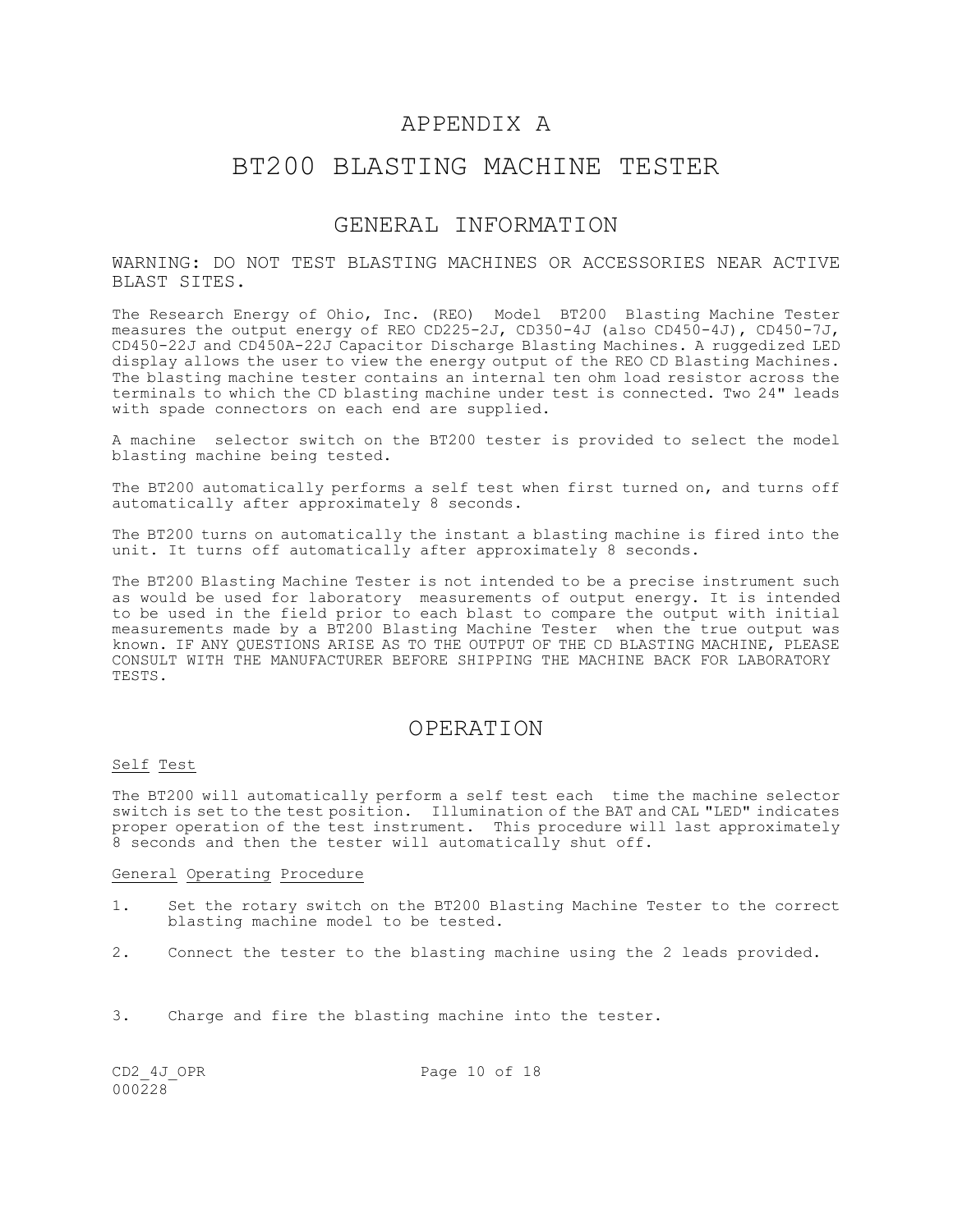A. The tester turns on automatically the instant the blasting machine fires.

B. The bar graph displays the PERCENTAGE OF RATED ENERGY output from the blasting machine.

WARNING: DO NOT USE THE BLASTING MACHINE IF THE ENERGY OUTPUT IS LESS THAN 100 PERCENT.

- C. If the bar graph does not illuminate or if the ERROR light illuminates, check the machine selection switch and confirm that the proper machine position has been selected.
- 4. The tester remains on for approximately 8 seconds after the blasting machine fires.
- 5. The tester turns off automatically after use.

## BATTERIES

#### Battery Life

Under normal use, Alkaline type batteries will last up to 800 blasting machine tests. Battery replacement is required when the BAT. OK or CAL. OK LED bar does not illuminate, or decreases in intensity, during self test of the BT200 Blasting Machine Tester.

#### Battery Replacement

The BT200 Blasting Machine Tester uses two 9 volt Alkaline batteries, Eveready 522 or equal, available in most department stores, drug stores and electronic supply stores.

To replace the batteries, loosen the four screws on the back of the tester. Remove the cover. Remove the old batteries and insert the new alkaline batteries, observing polarity. After battery replacement, make sure that the gasket on the back cover is sealing properly and that the four screws are securely tightened.

WARNING: USE ONLY ALKALINE TYPE BATTERIES. Do not use carbon-zinc or any other type batteries as they do not have the capacity to operate the BT200 Blasting Machine Tester.

CAUTION: OBSERVE POLARITY WHEN REPLACING THE BATTERIES. INCORRECT POLARITY WILL DAMAGE THE ENERGY TESTER.

CAUTION: EXAMINE BATTERIES AT LEAST EVERY 3 MONTHS FOR CHEMICAL LEAKAGE. REPLACE BATTERIES AT LEAST YEARLY EVEN IF NOT EXHAUSTED. REMOVE BATTERIES FROM THE ENERGY TESTER IF IT IS NOT GOING TO BE USED FOR TWO OR MORE MONTHS.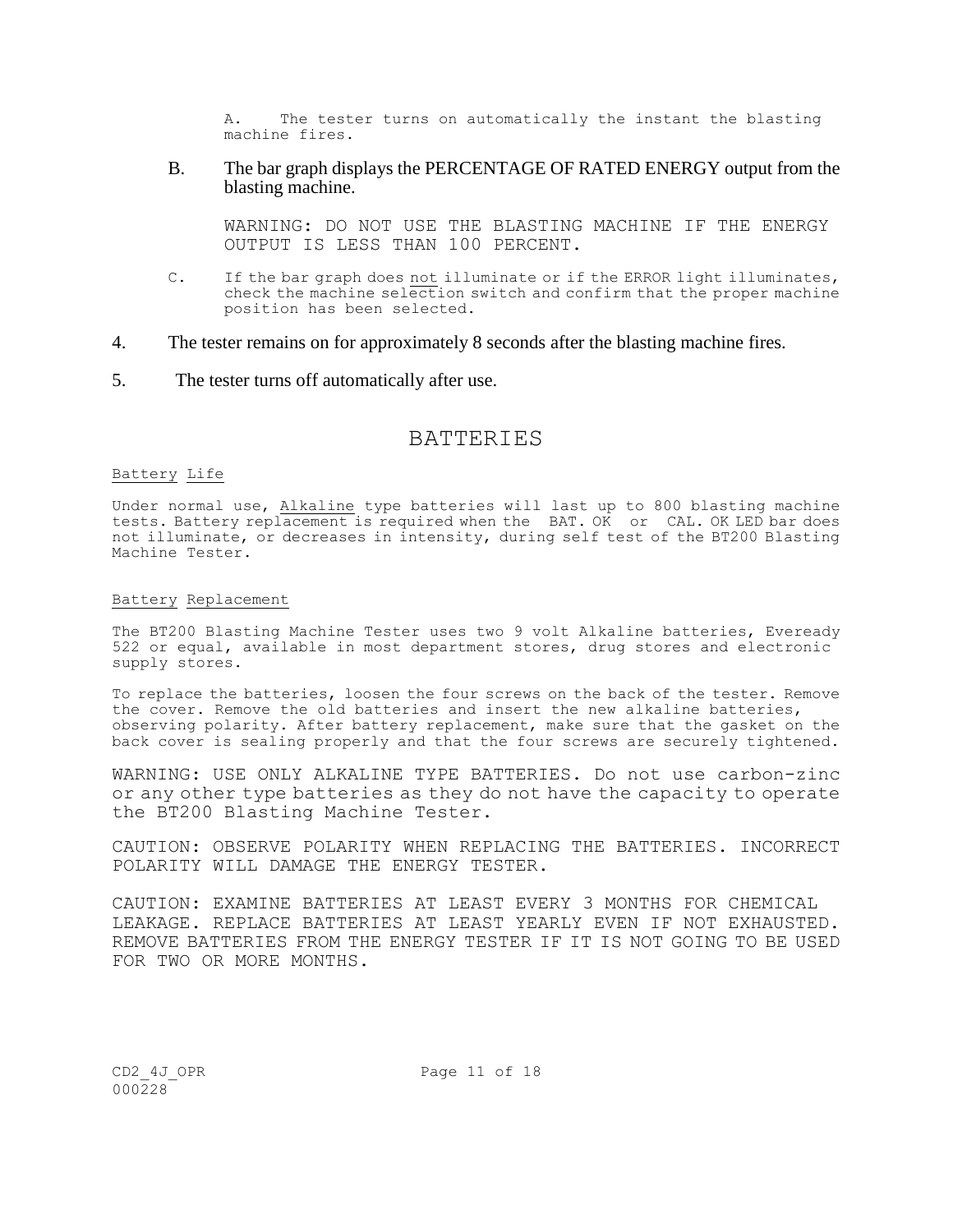## APPENDIX B

## BO1999-1 and BO199.9-1 BLASTER'S OHMMETER

## INTRODUCTION

The REO BO1999-1 and BO199.9-1 Blaster's Ohmmeters are pocket-size SINGLE CIRCUIT models designed for general use. A nylon cord attached to the case allows the ohmmeter to hang from around the neck for convenient use. Long battery life, a rugged water resistant enclosure and heavy duty terminals provide the blaster with a dependable unit. This user-friendly digital ohmmeter speeds up circuit check-out and provides vital information necessary to assure a successful blast.

## GENERAL INFORMATION

The REO BO1999-1 and BO199.9-1 Blaster's Ohmmeters provide nominal values of circuit resistance on a large easy-to-read digital display. Two terminals on the ohmmeter are provided for single circuit testing. The BO1999-1 Blaster's Ohmmeter measures resistances of 0 - 1999 ohms in one ohm increments, with an accuracy of +/- 1 ohm. The BO199.9-1 Blaster's Ohmmeter measures resistances of 0 - 199.9 ohms in one-tenth ohm increments, with an accuracy of  $+/- 0.1$  ohm. The maximum test current is less than 3 milliamperes. The ohmmeter turns on automatically when a circuit is detected, and turns off automatically when the circuit is disconnected.

### OPERATION

#### Operational Test

- 1. Do not connect a blasting circuit to the Blaster's Ohmmeter until this Operational Test has been performed.
- 2. Short the terminals on the ohmmeter with a short piece of wire.
- 3. The ohmmeter should turn on and indicate 000 (+/- 1) ohm for the BO1999-1 Onmmeter, or 00.0 (+/- 0.1) ohm for the BO199.9-1 Ohmmeter.
- 4. If the battery is in need of replacement, BAT appears on the display.
- 5. Remove the short from the terminals on the ohmmeter. The ohmmeter should turn off and remain off.

#### General Operating Procedure

Note: The following procedure is intended as a guide only, and each user must prepare and verify his own procedure consistent with Local, State, and Federal regulations. Complete Operating Instructions appear on the back of the Blaster's Ohmmeter. CAUTION - USE OF THIS EQUIPMENT REQUIRES THAT THE OPERATOR HAS BEEN TRAINED AND CERTIFIED IN BLASTING TECHNIQUES. WARNING: BATTERIES ALONE CAN FIRE ELECTRIC DETONATORS. KEEP

 $000228$ 

CD2 4J OPR Page 12 of 18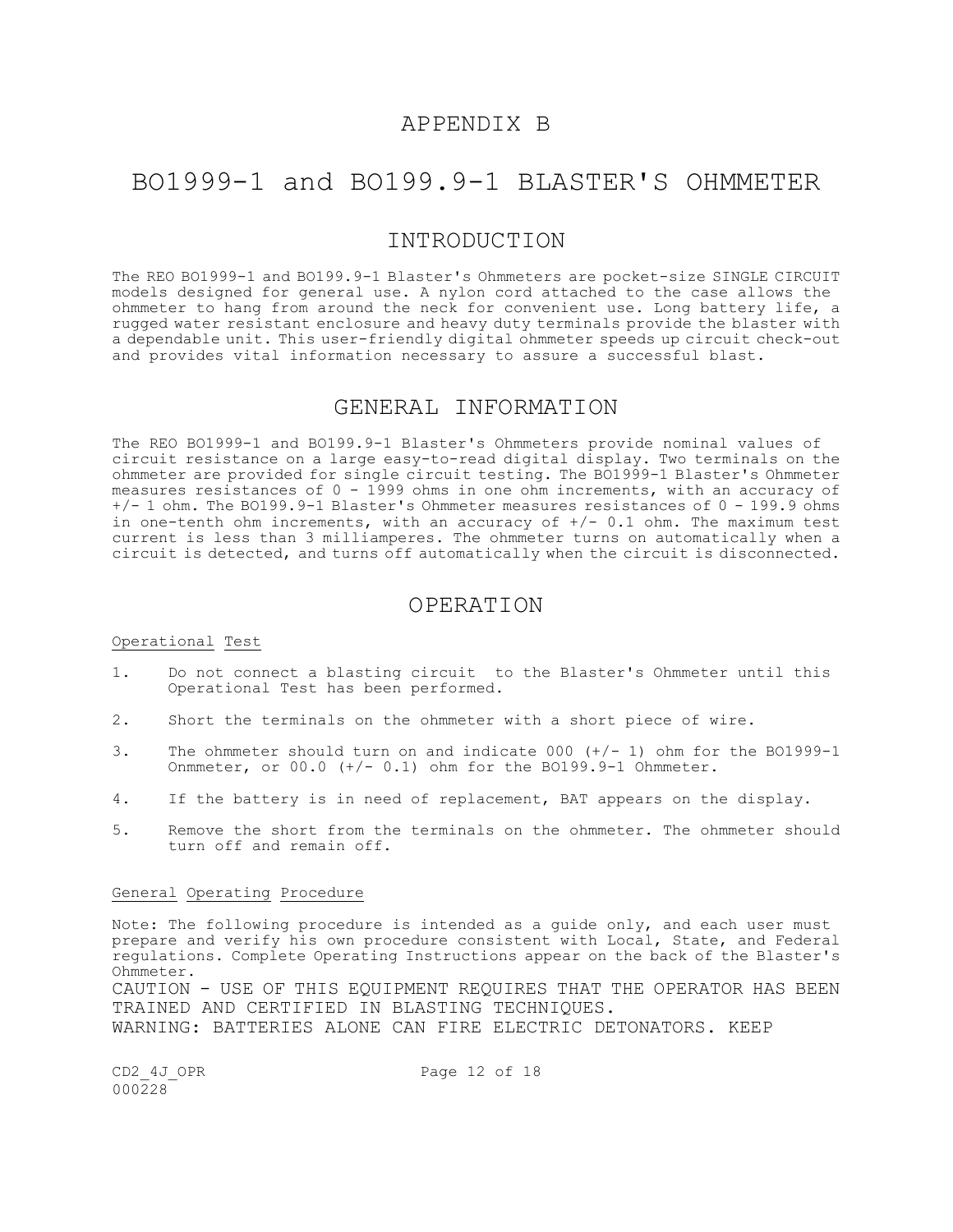BATTERIES AWAY FROM THE BLASTING CIRCUITS.

WARNING: KEEP THE BLASTING CIRCUITS SHUNTED WHEN NOT CONNECTED TO THE OHMMETER. MINIMIZE THE TIME THE BLASTING CIRCUITS ARE CONNECTED TO THE OHMMETER BY TAKING RESISTANCE VALUES QUICKLY. RECORD THE DATA IN A LOG BOOK FOR ANALYSIS AND FUTURE REFERENCE.

- 1. Perform the Operational Test.
- 2. Connect the blasting circuit to the terminals on the Blaster's Ohmmeter.
- 3. Note the resistance displayed.

Note: 1--- will be displayed if the resistance exceeds the ohmmeter range.

4. Shunt the blasting circuit after testing.

### **BATTERY**

#### Battery Life

Under normal use, an Alkaline type battery will last more than 2000 hours of operation. During use of the ohmmeter, BAT will appear on the display when the battery is in need of replacement.

#### Battery Replacement

The BO1999-1 and BO199.9-1 Blaster's Ohmmeters use one 9 volt Alkaline battery, Eveready 522 or equal, available in most department stores, drug stores, and electronic supply stores.

To replace the battery, loosen and remove the two 1/4" screws which fasten the back cover to the tester. Remove the back. Remove the old battery and insert the new alkaline battery, observing polarity. After battery replacement, make sure that the gasket on the back cover is sealing properly and that the two screws are securely tightened.

WARNING: USE ONLY AN ALKALINE TYPE BATTERY. Do not use a carbon-zinc type battery as it does not have the capacity to operate the BO1999-1 or BO199.9-1 Blaster's Ohmmeter.

CAUTION: OBSERVE POLARITY WHEN REPLACING THE BATTERY. INCORRECT POLARITY WILL DAMAGE THE BLASTING MACHINE.

CAUTION: EXAMINE BATTERY AT LEAST EVERY 3 MONTHS FOR CHEMICAL LEAKAGE. REPLACE THE BATTERY AT LEAST YEARLY EVEN IF NOT EXHAUSTED. REMOVE THE BATTERY FROM THE BLASTER'S OHMMETER IF IT IS NOT GOING TO BE USED FOR TWO OR MORE MONTHS.

### APPENDIX C

## LEAD LINES

 $000228$ 

CD2 4J OPR Page 13 of 18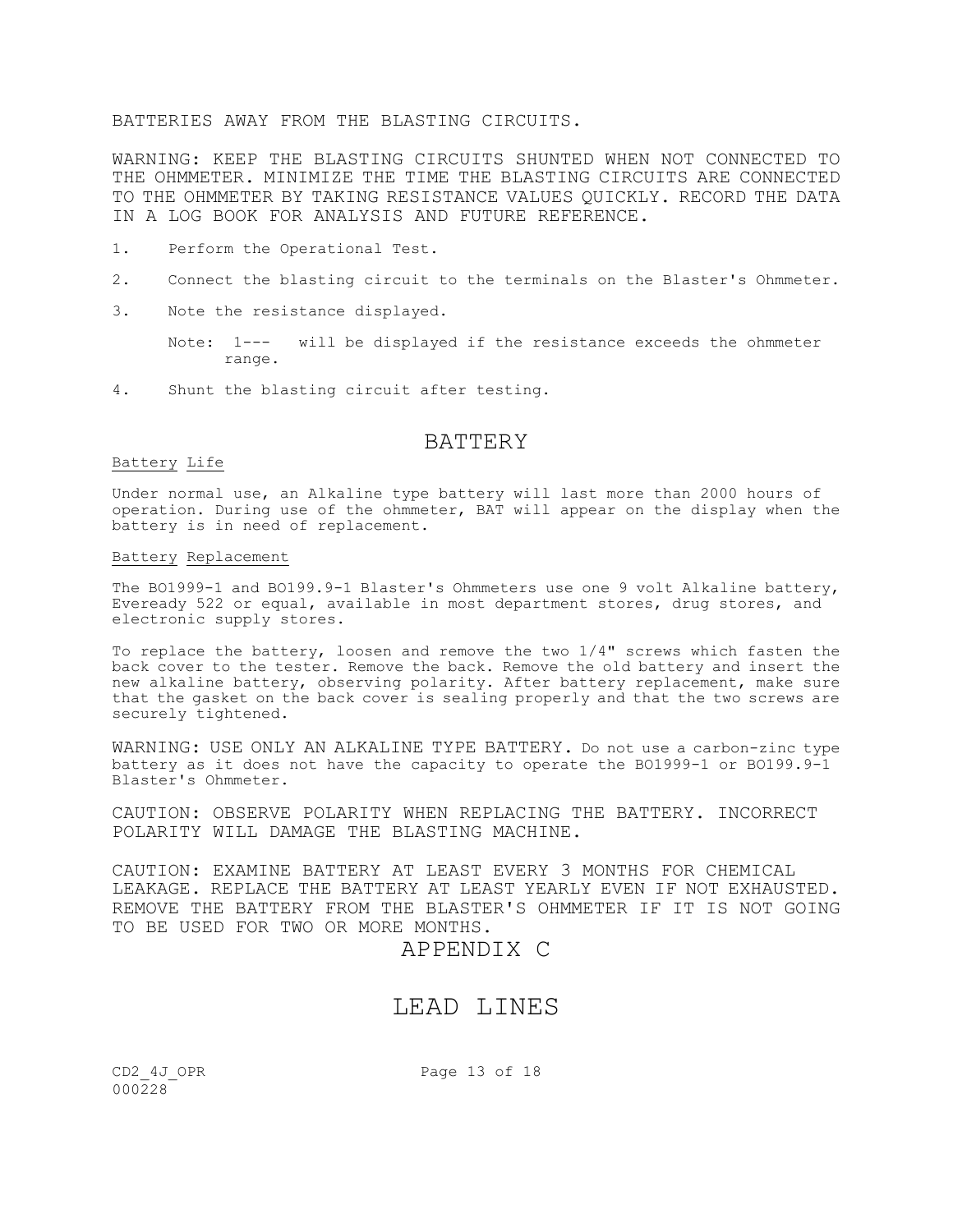## GENERAL DESCRIPTION

The firing cable or lead lines are the fragile part of the blasting system. In some operations these are considered expendable. The life expectancy of the lead lines or firing cable is dependent on the conditions to which it is subjected and subsequent care. It is vital that the lead lines or firing cable be inspected and maintained after each blast if they are to be reused.

## CONDITIONS WHICH CAUSE FIRING CABLE AND LEAD LINE FAILURE

- 1. If the firing cable or lead line is pulled or jerked by the blast, it may be damaged. To prevent this, allow enough hookup wire or leg wire from the electric detonator to wrap around a small 10 to 15 pound rock. The rock will be jerked instead of the line.
- 2. Reeling or pulling the firing cable or lead line through loose rocks or soil can also cause damage. Care must be taken to prevent the wire from catching in rock piles or crevices.
- 3. Fly rock damage.

WARNING: DAMAGED CABLES AND LEAD LINES CAUSE MISFIRES. Test your cables or lead lines before each shot.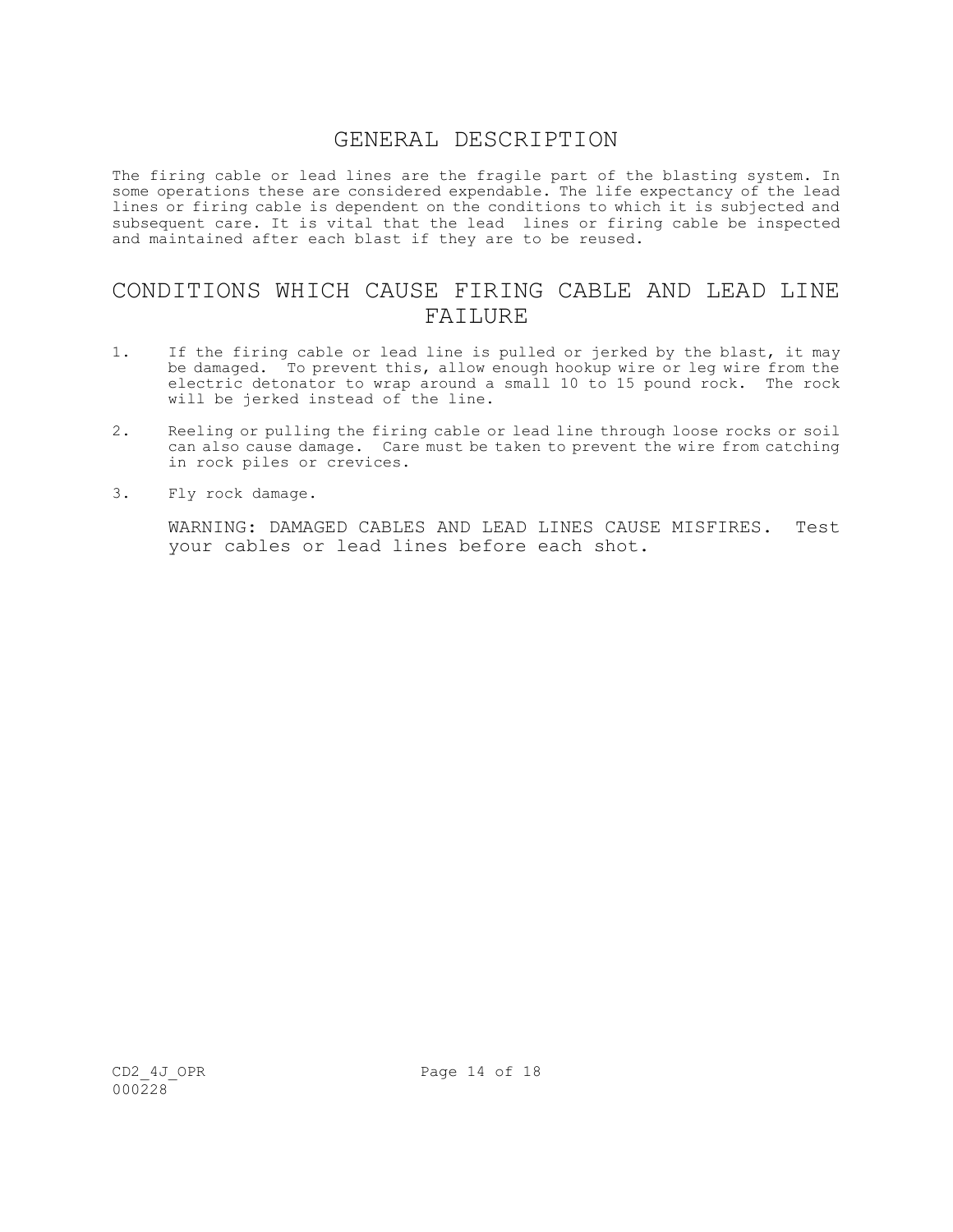## APPENDIX D

## MISFIRES

## IF A MISFIRE OCCURS

If a misfire occurs for any reason, determine which holes are live and/or safe to fire. Also determine if insufficient burden, stemming or back break is observed, and the desirability of firing these holes.

WARNING: REVIEW FEDERAL, STATE, LOCAL, AND COMPANY REGULATIONS AND PROCEDURES IF A MISFIRE OCCURS.

## SOME CAUSES OF MISFIRES

- 1. Open or overloaded circuits (too many electric detonators) will cause misfires.
- 2. Tight hookup wires from hole to hole may cause misfires.
- 3. Wet hole conditions, especially where deck charges are required, may cause misfires.
- 4. Water seeping into the holes may cause nitrate prills to melt, in turn allowing stemming to sink thus breaking the detonator leg wire.
- 5. Leaking bags may also allow stemming to settle thus breaking the detonator leg wire.
- 6. Floating bags of explosives must be prevented so that the stemming can settle without breaking the detonator leg wires.
- 7. Tamping pole use must be exercised with caution to prevent skinning or breaking the detonator leg wires and/or damage to the detonator.
- 8. Failure to test the blasting machine and cable before a shot to determine if the equipment is functioning properly.
- 9. Failure to test the electric detonator circuits before and after connecting them to the lead line may result in a misfire.
- 10. Poor wiring practices, failure to double check the electrical connections and the wiring, and poor supervision may allow undetected circuit errors, thus causing misfires.
- 11. Connections that lay in water (including connections to the lead line) can shunt electrical current thus causing insufficient electric detonator current and a misfire.
- 12. Frayed, nicked or bared wires can shunt electrical current thus causing insufficient electric detonator current and a misfire.

## APPENDIX E

 $000228$ 

CD2 4J OPR Page 15 of 18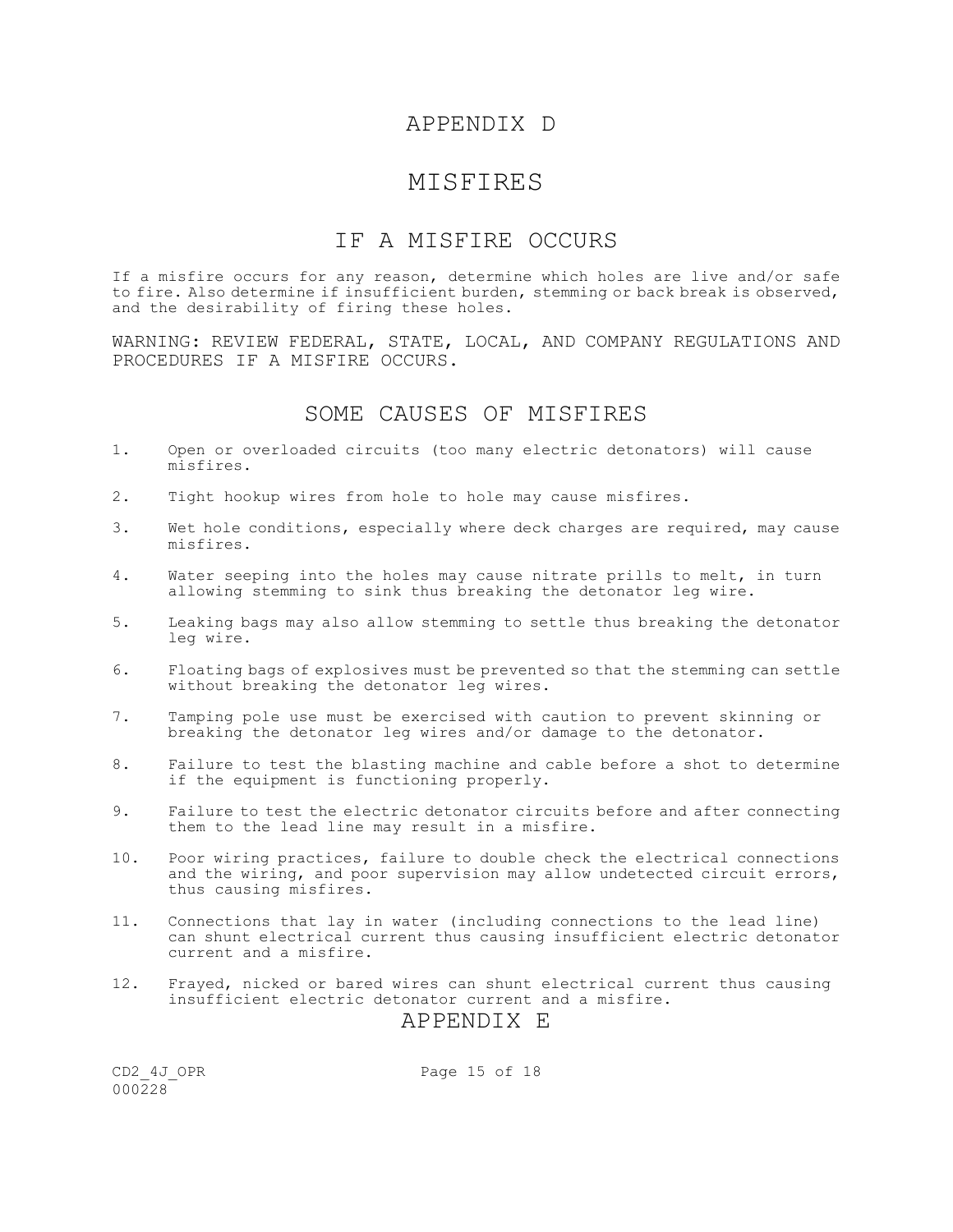# ENERGY AND RMS CURRENT FOR VARIOUS LOAD RESISTANCE

The capacity of each REO Blasting Machine listed in the literature and on the technical data sheets is based on U.S. standard detonator (cap) rating of 20 millijoules per ohm delivered in 5 milliseconds. Based on the U.S. standard detonator, the maximum load resistance for the CD225-2J Blasting Machine is 73 ohms, including the lead wires, and the maximum load resistance for the CD450-4J Blasting Machine is 130 ohms, including the lead wires.

The energy delivered to each detonator in a single series circuit varies with the voltage output of the blasting machine and with the resistance of the blasting circuit. The relationships between the series circuit resistance, the energy delivered to the detonator and the RMS (equivalent constant DC) current for a single series circuit are shown in the following two graphs. These graphs are useful in choosing a circuit resistance which provides the desired energy and RMS current to the detonators in that circuit. Always obtain electric detonator firing recommendations from the detonator manufacturer.



**CD225-2J BLASTING MACHINE**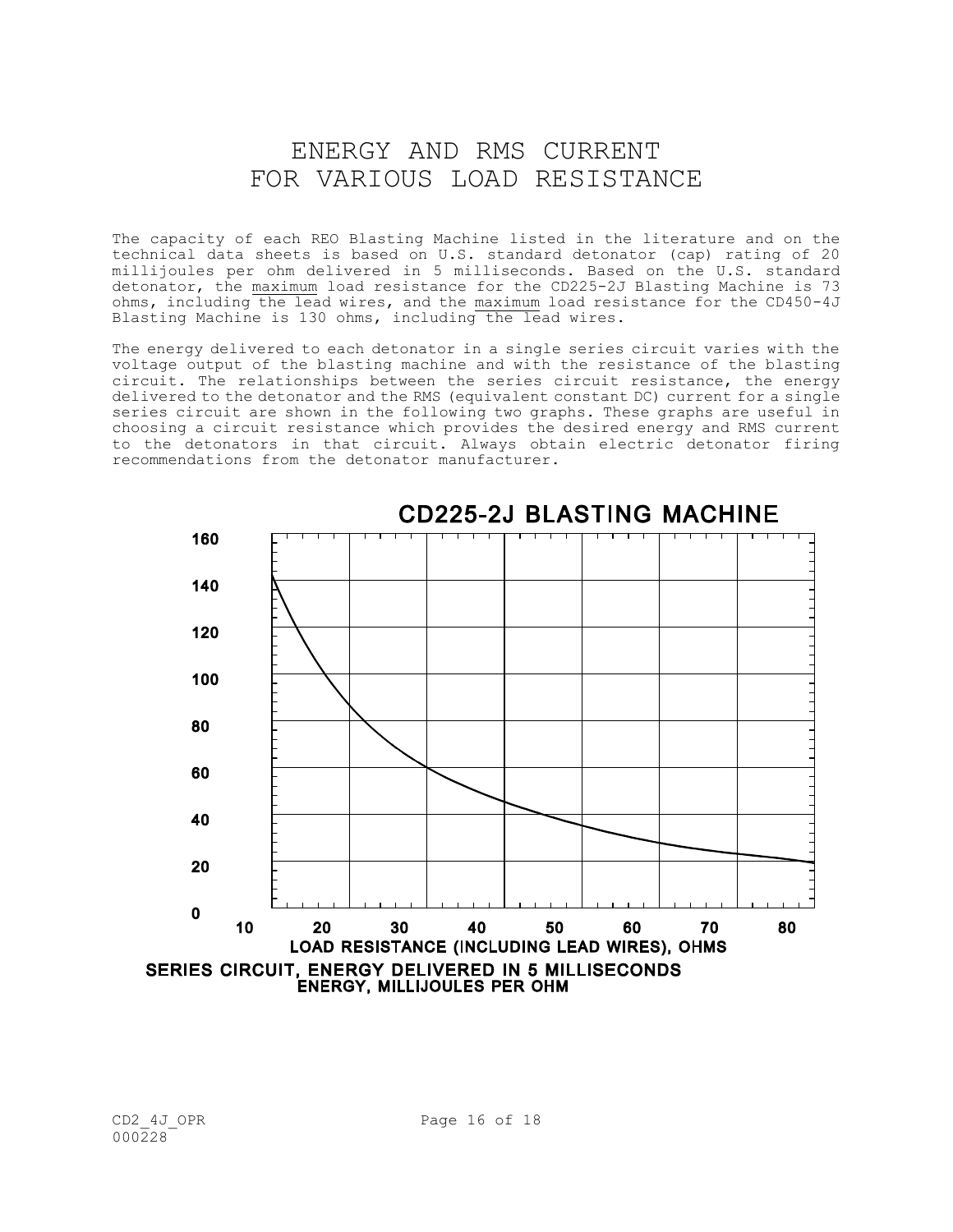